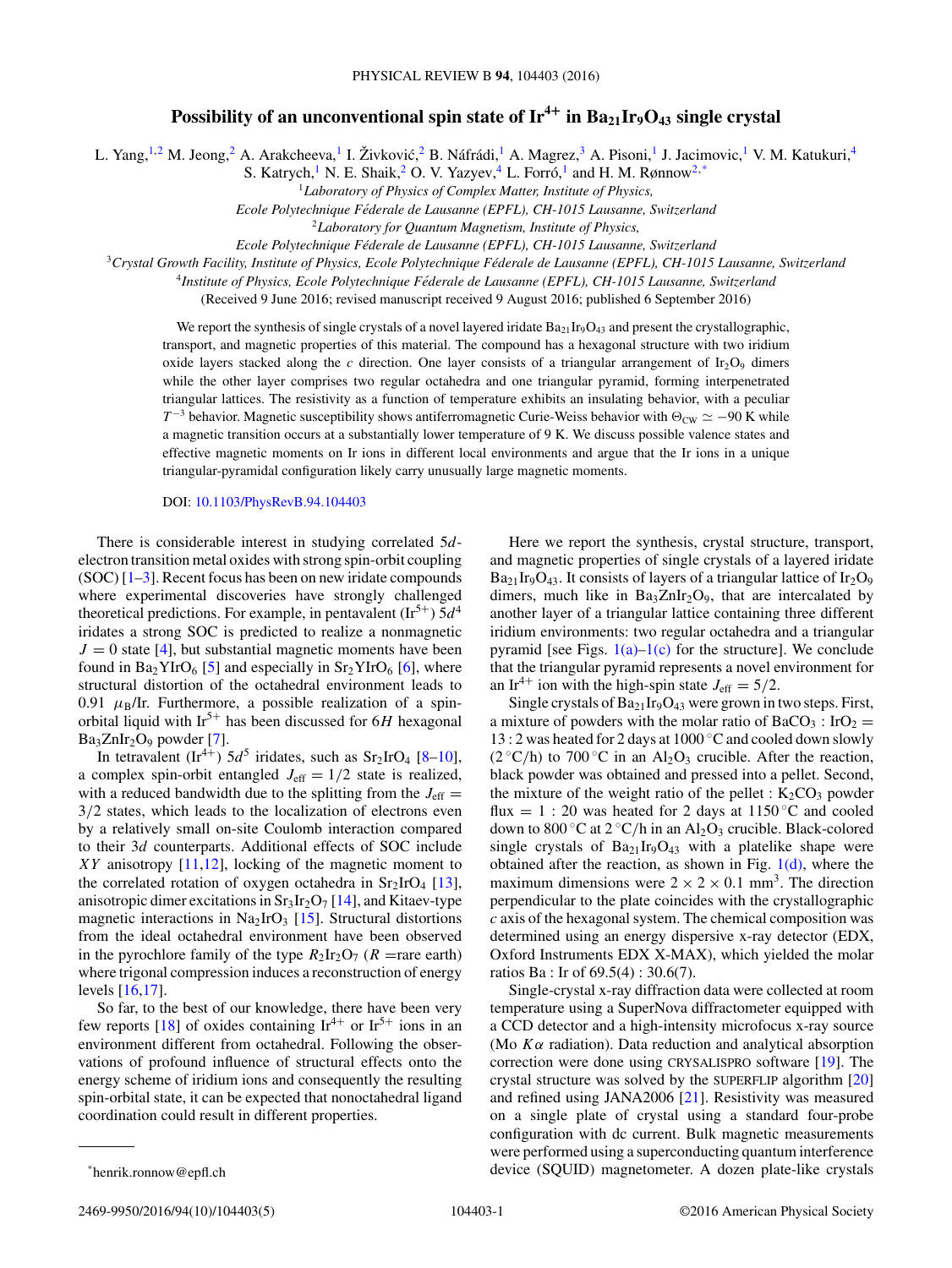<span id="page-1-0"></span>

FIG. 1. (a) Crystal structure of  $Ba_{21}Ir_9O_{43}$  where a unit cell is drawn by a solid line. (b) Two different layers of triangular lattice Ir-O polyhedra, labeled as Layer I  $[Ba_9Ir_6O_{27}]^{-6}$  (left) and Layer II  $[Ba_{12}Ir_3O_{16}]^{+6}$  (right). (c) The Ir-O polyhedra: blue and green IrO<sub>6</sub> octahedra are geometrically identical within one standard deviation; face-sharing orange octahedra form a  $Ir_2O_9$  dimer; red polyhedron is shown as a statistical superposition of two possible IrO<sub>4</sub> triangular pyramids, having the same geometry but opposite in orientation along the  $c$  direction, with 50% occupancy on every oxygen site. (d) Representative single crystals of  $Ba_{21}Ir_9O_{43}$ .

with total mass of 9.4 mg were stacked with a common *c* axis but random orientation in their *ab* plane. Electron spin resonance (ESR) measurements were performed on the stacked crystals using a Bruker Elexys E500 continuous-wave spectrometer at 9.4 GHz, equipped with a He-gas flow cryostat.

Figure  $1(a)$  shows the crystal structure which belongs to the hexagonal system. The details of the data collection and structure refinement are listed in Table I, and further information is available in the Supplemental Material [\[22\]](#page-4-0). The structure consists of two different layered blocks. For Layer I, the central structural feature is the formation of  $Ir_2O_9$ dimers composed of two face-sharing  $IrO<sub>6</sub>$  octahedra (Ir4), as shown in Figs.  $1(b)$  and  $1(c)$ . Such dimers are typical for 6*H*-perovskite-type oxides [\[23,24\]](#page-4-0). Layer II consists of isolated IrO<sub>6</sub> octahedra (Ir1 and Ir3) and an IrO<sub>4</sub> triangular pyramid (Ir2). The IrO<sub>4</sub> pyramids appear in two possible orientations, that is, an apical oxygen pointing either upward or downward, in statistically equal distribution. The chemical formula  $Ba_{21}Ir_9O_{43}$  was obtained from the fully occupied positions for all sites of all Ir atoms with the accuracy 1.00(1).

TABLE I. Details of the data collection and structure refinement for  $Ba_{21}Ir_9O_{43}$  obtained at room temperature using Mo  $K\alpha$  radiation with  $\lambda = 0.71073\text{\AA}$ .

| Empirical formula                  | $Ba_{21}Ir_9O_{43}$           |
|------------------------------------|-------------------------------|
| Formula weight $(g/mol)$           | 5302.07                       |
| Space group                        | P6,22                         |
| Unit cell parameters $(\dot{A})$   | $a = b = 10.5102(9)$          |
|                                    | $c = 25.1559(19)$             |
| Volume $(\AA^3)$                   | 2406.5                        |
| Z                                  | $\mathfrak{D}_{\mathfrak{p}}$ |
| Calculated density $(g/cm^3)$      | 7.317                         |
| Reflections collected/unique       | 6486/1188                     |
| Data/restraints/parameters         | 1188/0/81                     |
| Final R indices $[I > 3\sigma(I)]$ | $R = 0.0629$ , $wR = 0.0586$  |
| Goodness-of-fit                    | 1.46                          |
|                                    |                               |

The molar ratio of Ba/Ir from the formula  $21/9 = 2.33$  is close to the value  $69.5(4)/30.6(7) = 2.27(7)$  from the EDX analysis.

The electrical resistivity  $\rho$  as a function of temperature along the in-plane  $(\rho_{ab})$  and the out-of-plane  $(\rho_c)$  directions is shown in Fig. 2. At room temperature the magnitudes are  $\rho_{ab} = 60$  Ωcm and  $\rho_c = 10^4$  Ωcm, respectively. Both  $\rho_{ab}$  and  $\rho_c$  increase monotonically as temperature decreases, revealing



FIG. 2. Log-log plot of in-plane  $(\rho_{ab})$  and out-of-plane  $(\rho_c)$ resistivity as a function of temperature where dashed and solid lines represent the two-dimensional VRH model and  $\rho \propto T^{-3}$  behavior, respectively. Inset shows an Arrhenius plot of *ρab*.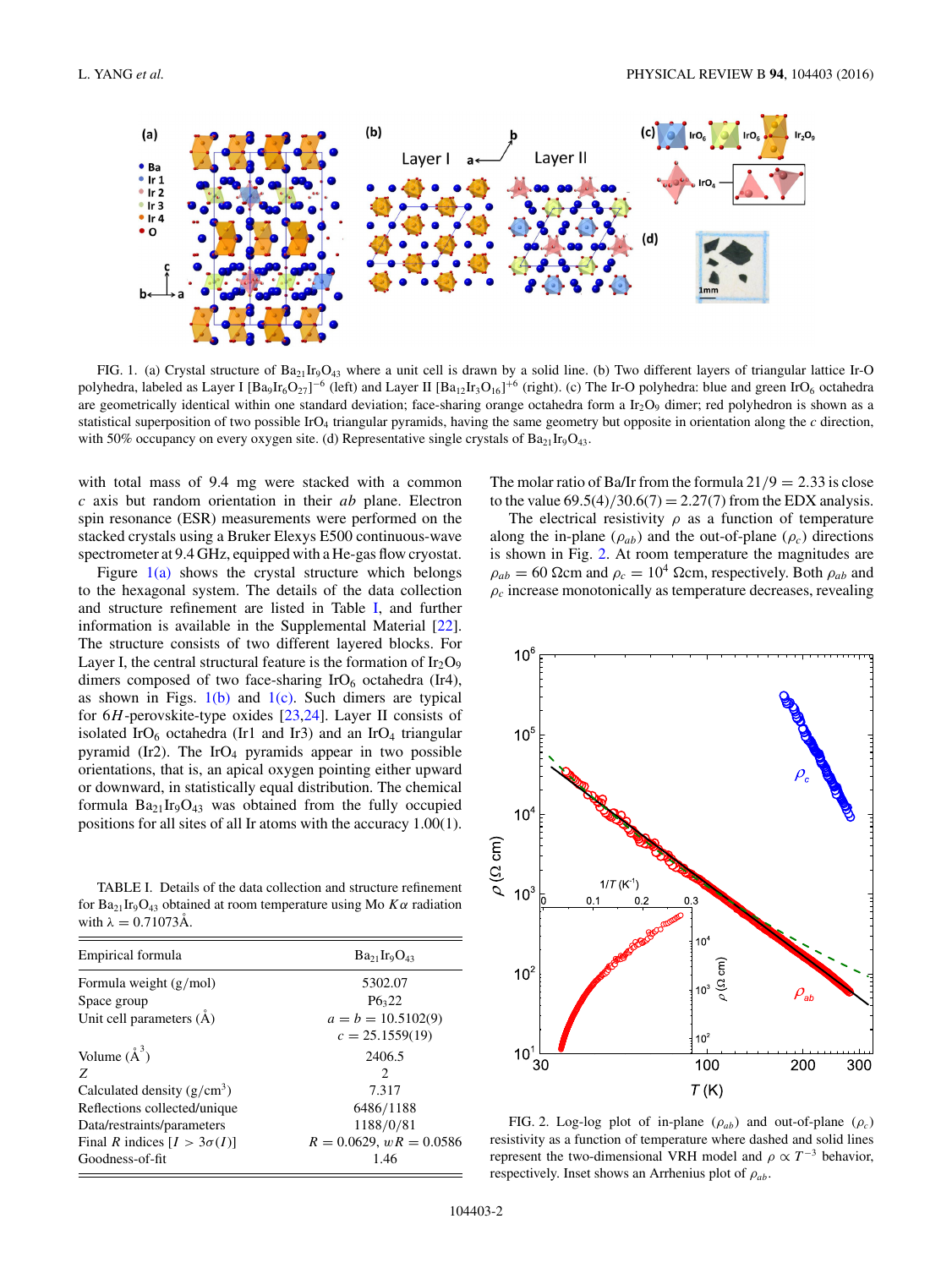the insulating nature of this compound.  $\rho_c$  was measured only above 150 K due to high resistance.

The  $\rho_{ab}$  could not be fitted by a thermally activated exponential behavior,  $\rho \propto \exp(E_a/k_B T)$ , where  $E_a$  is an activation energy. This is evident from an Arrhenius plot shown in the inset of Fig. [2](#page-1-0) where no linear regime is found. On the other hand, we note that the resistivity in a number of iridates such as  $Sr_3Ir_2O_7$  [\[25\]](#page-4-0), NaIrO<sub>3</sub> [\[26,27\]](#page-4-0), Ba<sub>2</sub>IrO<sub>4</sub> [\[28\]](#page-4-0), and  $Sr<sub>2</sub>IrO<sub>4</sub>$  [\[29\]](#page-4-0) has been found to fit to a variable-range hopping (VRH) model. Indeed, the low-temperature resistivity below 120 K can be fitted to  $\rho(T) = \rho_0 \exp(T_0/T)^{1/3}$ , which is known as the two-dimensional VRH model, and the result is shown by the dashed line in Fig. [2.](#page-1-0) However, we also discover that  $\rho_{ab}$  follows remarkably well a power law such as  $\rho_{ab} \propto T^{-3}$ as shown by the solid line in a log-log plot of Fig. [2.](#page-1-0) While this might be a coincidence, it could suggest that  $\rho$  is controlled by unconventional scaling. Results of Seebeck coefficient measurements are given in the Supplemental Material [\[22\]](#page-4-0).

Figure  $3(a)$  shows the inverse magnetic susceptibility  $1/(M/H - \chi_0)$ , where *M* is magnetization, as a function of temperature for the applied field  $H = 1$  T parallel (square)



FIG. 3. (a) Inverse magnetic susceptibility  $1/(M/H - \chi_0)$  versus temperature in  $H = 1$  T applied perpendicular and parallel to the  $c$ axis, respectively. Lower-right inset: Isothermal magnetization as a function of field for different temperatures. Upper-left inset: Angular dependence of the *g* factor at room temperature. (b) The susceptibility as a function of temperature in various applied fields.

and perpendicular (circles) to the *c* axis. The high-temperature part follows Curie-Weiss behavior, as shown by the solid lines. Overall, the magnetic behavior appears qualitatively similar for both *H*  $\parallel$  *c* and *H*  $\perp$  *c*. The lower-right inset of Fig. 3(a) shows the magnetization as a function of field for  $H \perp c$  at different temperatures. The *M*(*H*) curve becomes linear with *H* above 1.5 T in the measured temperature range.

The data above 100 K was fitted by a Curie-Weiss law,  $\chi(T) = C/(T - \Theta_{\text{CW}}) + \chi_0$ , yielding for *H* ⊥ *c* the Curie constant  $C = 4.72(9)$  emu/mol K, corresponding to the effective moment  $\mu_{\rm eff} = 2.05(2)\mu_{\rm B}/\text{Ir}$ , the Curie-Weiss temperature  $\Theta_{\text{CW}} = -90(2)$  K, and the temperature-independent term  $\chi_0 = -6.4 \times 10^{-3}$  emu/mol. For *H*  $\parallel$  *c* the fit gave *C* = 4.8(1) emu/mol K,  $\mu_{\text{eff}} = 2.07(3)\mu_{\text{B}}/\text{Ir}$ ,  $\Theta_{\text{CW}} = -85(3)$  K, and  $\chi_0 = 1.2(3) \times 10^{-3}$  emu/mol. From the negative value of  $\Theta_{\text{CW}}$  we infer that the dominant magnetic interaction is antiferromagnetic. The temperature-independent term  $\chi_0$  is rather large and anisotropic, but similar large and anisotropic values have been reported for other iridates, such as  $NaIrO<sub>3</sub>$ [\[26\]](#page-4-0),  $Pr_2Ir_2O_7$  [\[30\]](#page-4-0), and  $Ba_8Al_2IrO_{14}$  [\[31\]](#page-4-0). We encourage a theoretical scrutiny of these unusual  $\chi_0$  effects.

The low-temperature behavior of  $\chi(T)$  in different fields is shown in Fig. 3(b). Most notably, a splitting for zero-fieldcooled (ZFC) and field-cooled (FC) is observed below the 9 K maximum while the bifurcation point shifts to lower temperature as the field strength is increased, e.g., the ZFC and FC data split at 5 K in 5 T. An additional small peak is observed in the FC 0.1 and 0.2 T data around 6 K, which disappears in stronger fields.

At room temperature, a single paramagnetic ESR line was observed. The *g* factor and its anisotropy were obtained by recording the line position as the applied field orientation was varied with respective to the crystallographic axes. The upperleft inset of Fig. 3(a) shows the obtained *g*-factor anisotropy, which exhibits a characteristic  $\cos^2 \theta$  angular dependence as the field orientation varies from  $H \parallel c$  to  $H \perp c$ . The principal values of the *g* factor are found to be  $g(\parallel c) = 2.37$  and  $g(\perp c) = 2.24$ . The *g* factor anisotropy in the *ab* plane was smaller than the ESR linewidth of 20 mT which gives an upper bound of 0.05 for the *ab*-plane anisotropy.

It is surprising that this compound displays an average effective moment of 2.1  $\mu$ <sub>B</sub>, when similar compounds have been reported to exhibit effective moments from 0.2 to 1.3  $\mu$ <sub>B</sub> [\[7](#page-3-0)[,32\]](#page-4-0). One possible scenario would be that all four iridium sites exhibit unusually high moments of  $\sim$ 2 $\mu$ <sub>B</sub>. Below we present another possible interpretation, which merits further experimental and theoretical consideration. Let us start by considering possible valence states for the different iridium environments in  $Ba_{21}Ir_9O_{43}$ . The most common valence states for Ir ions in oxides are  $Ir^{3+}$ ,  $Ir^{4+}$ ,  $Ir^{5+}$ , and  $Ir^{6+}$ , which may apply to Ir1, Ir2, and Ir3 sites. For the Ir4 sites with the dimers of face-sharing octahedra, one can make reference to the data from a large family of  $Ba_3MIr_2O_9$ , where  $M = Mg$ , Ca, Sc, Ti, Zn, Sr, Zr, Cd, and In [\[7,](#page-3-0)[32\]](#page-4-0), which have structurally very similar dimer units. In this family, a systematic relation is found between the valence state and Ir-Ir as well as Ir-O distances of the face-sharing octahedra, i.e., larger Ir-Ir and smaller Ir-O distances for higher valence states [\[32\]](#page-4-0). For instance, the  $Ir<sup>5+</sup>$ states are stabilized in  $Ba<sub>3</sub>ZnIr<sub>2</sub>O<sub>9</sub>$  with the Ir-Ir distance of 2.75 Å, and similarly for others with  $M = Mg$ , Cd, and Sr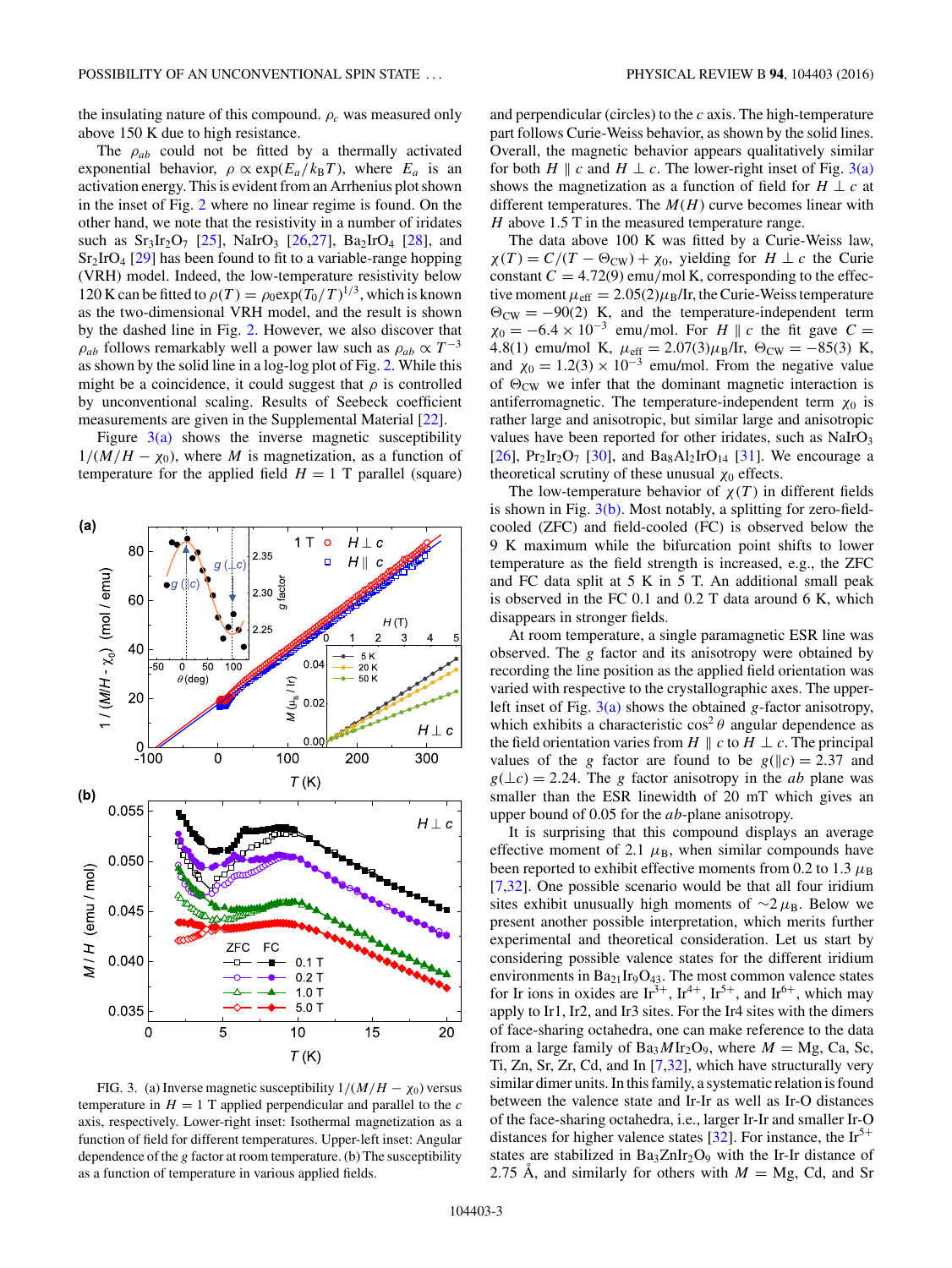<span id="page-3-0"></span>TABLE II. Valence states in octahedral and triangular pyramid environments for the different Ir ions.

|   | Ir1  | Ir2  | Ir3  | Ir4  |
|---|------|------|------|------|
| A | $3+$ | $5+$ | $6+$ | $5+$ |
| B | $5+$ | $4+$ | $5+$ | $5+$ |
| C | $4+$ | $6+$ | $4+$ | $5+$ |

[7[,32\]](#page-4-0). The very similar Ir-Ir distance of 2.74  $\AA$  in Ba<sub>21</sub>Ir<sub>9</sub>O<sub>43</sub> indicates that  $Ir^{5+}$  states are realized on Ir4 sites.

Next we can list possible valence states for Ir ions by imposing the charge neutrality condition for the overall system. For the given chemical formula  $Ba_{21}Ir_9O_{43}$ , we find that only three valence configurations are possible [\[22\]](#page-4-0), which are listed in Table II. For the two regular octahedral sites, Ir1 and Ir3, it is found that their Ir-O distances are very similar, 1.95(3)  $\AA$  and 1.90(3)  $\AA$ , respectively. This indicates that they likely adopt the same valence state, excluding the combination A. To discriminate between combinations B and C, we consider the charge balance within the Layer II. As can be seen from Fig. [1,](#page-1-0) there are no shared oxygens between neighboring iridium ions within a layer, with  $Ba^{2+}$  ions being found between Ir-O clusters. For B the charge on octahedral units (IrO<sub>6</sub> clusters) is  $Q_{\text{oct}}^{\text{B}} = -7$ , while on a triangular pyramid (IrO<sub>4</sub> cluster) it is  $\hat{Q}_{\text{pyr}}^{\text{B}} = -4$  [\[33\]](#page-4-0). However, for C these values become much more disproportionate,  $Q_{\text{oct}}^{\text{C}} = -8$ and  $Q_{\text{pyr}}^{\text{C}} = -2$ , which appears rather unlikely. Therefore, we conclude that the combination B is the most likely valence configuration.

We can now turn our attention to the consideration of magnetic moments residing on individual iridium sites. The values of effective moments for the case B, for instance, are calculated by using

$$
(\mu_{\rm eff}/\mu_{\rm B})^2 N_{\rm Ir} = \mu_{\rm pyr}^2 N_{\rm pyr} + \mu_{\rm oct}^2 N_{\rm oct} + \mu_{\rm dim}^2 N_{\rm dim},\qquad(1)
$$

- [1] [W. Witczak-Krempa, G. Chen, Y. B. Kim, and L. Balents,](http://dx.doi.org/10.1146/annurev-conmatphys-020911-125138) Annu. Rev. Condens. Matter Phys. **[5](http://dx.doi.org/10.1146/annurev-conmatphys-020911-125138)**, [57](http://dx.doi.org/10.1146/annurev-conmatphys-020911-125138) [\(2014\)](http://dx.doi.org/10.1146/annurev-conmatphys-020911-125138).
- [2] D. A. Pesin and L. Balents, [Nat. Phys.](http://dx.doi.org/10.1038/nphys1606) **[6](http://dx.doi.org/10.1038/nphys1606)**, [376](http://dx.doi.org/10.1038/nphys1606) [\(2010\)](http://dx.doi.org/10.1038/nphys1606).
- [3] [J. G. Rau, E. K.-H. Lee, and H-Y. Kee,](http://dx.doi.org/10.1146/annurev-conmatphys-031115-011319) Annu. Rev. Condens. Matter Phys. **[7](http://dx.doi.org/10.1146/annurev-conmatphys-031115-011319)**, [195](http://dx.doi.org/10.1146/annurev-conmatphys-031115-011319) [\(2016\)](http://dx.doi.org/10.1146/annurev-conmatphys-031115-011319).
- [4] D. I. Khomskii, *Transition Metal Compounds*, (Cambridge University, Cambridge, England, 2014).
- [5] T. Dey, A. Maljuk, D. V. Efremov, O. Kataeva, S. Gass, C. G. F. Blum, F. Steckel, D. Gruner, T. Ritschel, A. U. B. Wolter, J. Geck, C. Hess, K. Koepernik, J. van den Brink, S. Wurmehl, and B. Büchner, *[Phys. Rev. B](http://dx.doi.org/10.1103/PhysRevB.93.014434)* [93](http://dx.doi.org/10.1103/PhysRevB.93.014434), [014434](http://dx.doi.org/10.1103/PhysRevB.93.014434) [\(2016\)](http://dx.doi.org/10.1103/PhysRevB.93.014434).
- [6] G. Cao, T. F. Qi, L. Li, J. Terzic, S. J. Yuan, L. E. DeLong, G. Murthy, and R. K. Kaul, [Phys. Rev. Lett.](http://dx.doi.org/10.1103/PhysRevLett.112.056402) **[112](http://dx.doi.org/10.1103/PhysRevLett.112.056402)**, [056402](http://dx.doi.org/10.1103/PhysRevLett.112.056402) [\(2014\)](http://dx.doi.org/10.1103/PhysRevLett.112.056402).
- [7] A. Nag, S. Middey, S. Bhowal, S. K. Panda, R. Mathieu, J. C. Orain, F. Bert, P. Mendels, P. G. Freeman, M. Mansson,

where  $N_{\text{Ir}}$  is the total number of Ir sites, and  $N_{\text{pry}} = 1$ ,  $N<sub>oct</sub> = 2$ , and  $N<sub>dim</sub> = 6$  are, respectively, the numbers of sites for Ir<sup>4+</sup> in triangular pyramid, Ir<sup>5+</sup> in octahedra, and Ir<sup>5+</sup> in dimer. If as predicted octahedrally coordinated  $Ir<sup>5+</sup>$  is in a spin-orbit coupled nonmagnetic state [4], all the magnetic moments deduced from the Curie constant must be assigned to the  $Ir^{4+}$  ions on the Ir2 site. This would lead to a rather large effective moment of 6.15  $\mu$ <sub>B</sub>. This value is only slightly reduced by adopting the more likely literature values for  $Ir^{5+}$ discussed above. For instance, when 0.2  $\mu$ <sub>B</sub>/Ir for the dimers [7] and 0.91  $\mu_B$ /Ir for the regular octahedra [6] are used, the moment expected for each Ir<sup>4+</sup> becomes 6.0  $\mu$ <sub>B</sub>, which is still fairly large. Interestingly it is close to the expected value of 5.9  $\mu$ <sub>B</sub> for the state *S* = 5/2.

To the best of our knowledge,  $Ir^{4+}$  within the triangular pyramid environment has not yet been reported or considered theoretically. Our preliminary *ab initio* many-body configuration interaction calculations  $[34]$  on the IrO<sub>4</sub> unit, performed to understand the electronic multiplet structure of the  $Ir^{4+}$  ion at the Ir2 site, indicate an orbitally nondegenerate low-spin ground state. As a result, the spin-orbit coupling in the 5*d* Ir atom, though strong, has little effect on the ground state—less than 20% contribution from the excited orbital states. However, a distortion, e.g., the  $Ir^{4+}$  atom moving towards the tetrahedral position of the triangular pyramid, could help result in the high-spin  $S = 5/2$  ground state. In fact, our calculations on an ideal IrO<sub>4</sub> tetrahedra with Ir-O bond lengths of 1.9  $\AA$ (≈average of the Ir-O bond lengths at the Ir2 site) show that the 6 *A*<sup>1</sup> (*S* = 5*/*2) state is rather close, ∼ 0.33 eV, to the low-spin  ${}^{2}T_{2}$  ground state of the tetrahedral point group symmetry. The high-spin state could then be stabilized by further distortion, interactions, or other correlated effects, which we leave for future work.

We thank P. Huang and P. Babkevich for helpful discussions. This work was supported by the Swiss National Science Foundation, its Sinergia network MPBH, and a European Research Council grant (CONQUEST). M.J. is grateful for support by the European Commission through the Marie Skłodowska-Curie Action COFUND (EPFL Fellows).

H. M. Rønnow, M. Telling, P. K. Biswas, D. Sheptyakov, S. D. Kaushik, Vasudeva Siruguri, C. Meneghini, D. D. Sarma, I. Dasgupta, and S. Ray, [Phys. Rev. Lett.](http://dx.doi.org/10.1103/PhysRevLett.116.097205) **[116](http://dx.doi.org/10.1103/PhysRevLett.116.097205)**, [097205](http://dx.doi.org/10.1103/PhysRevLett.116.097205) [\(2016\)](http://dx.doi.org/10.1103/PhysRevLett.116.097205).

- [8] G. Cao, J. Bolivar, S. McCall, J. E. Crow, and R. P. Guertin, [Phys. Rev. B](http://dx.doi.org/10.1103/PhysRevB.57.R11039) **[57](http://dx.doi.org/10.1103/PhysRevB.57.R11039)**, [R11039](http://dx.doi.org/10.1103/PhysRevB.57.R11039) [\(1998\)](http://dx.doi.org/10.1103/PhysRevB.57.R11039).
- [9] B. J. Kim, H. Jin, S. J. Moon, J.-Y. Kim, B.-G. Park, C. S. Leem, Jaejun Yu, T. W. Noh, C. Kim, S.-J. Oh, J.-H. Park, V. Durairaj, G. Cao, and E. Rotenberg, [Phys. Rev. Lett.](http://dx.doi.org/10.1103/PhysRevLett.101.076402) **[101](http://dx.doi.org/10.1103/PhysRevLett.101.076402)**, [076402](http://dx.doi.org/10.1103/PhysRevLett.101.076402) [\(2008\)](http://dx.doi.org/10.1103/PhysRevLett.101.076402).
- [10] B. J. Kim, H. Ohsumi, T. Komesu, S. Sakai, T. Morita, H. Takagi, and T. Arima, [Science](http://dx.doi.org/10.1126/science.1167106) **[323](http://dx.doi.org/10.1126/science.1167106)**, [1329](http://dx.doi.org/10.1126/science.1167106) [\(2009\)](http://dx.doi.org/10.1126/science.1167106).
- [11] V. M. Katukuri, V. Yushankhai, L. Siurakshina, J. van den Brink, L. Hozoi, and I. Rousochatzakis, [Phys. Rev. X](http://dx.doi.org/10.1103/PhysRevX.4.021051) **[4](http://dx.doi.org/10.1103/PhysRevX.4.021051)**, [021051](http://dx.doi.org/10.1103/PhysRevX.4.021051) [\(2014\)](http://dx.doi.org/10.1103/PhysRevX.4.021051).
- [12] J. G. Vale, S. Boseggia, H. C. Walker, R. Springell, Z. Feng, E. C. Hunter, R. S. Perry, D. Prabhakaran, A. T. Boothroyd, S. P. Collins, H. M. Rønnow, and D. F. McMorrow, [Phys. Rev. B](http://dx.doi.org/10.1103/PhysRevB.92.020406) **[92](http://dx.doi.org/10.1103/PhysRevB.92.020406)**, [020406\(R\)](http://dx.doi.org/10.1103/PhysRevB.92.020406) [\(2015\)](http://dx.doi.org/10.1103/PhysRevB.92.020406).